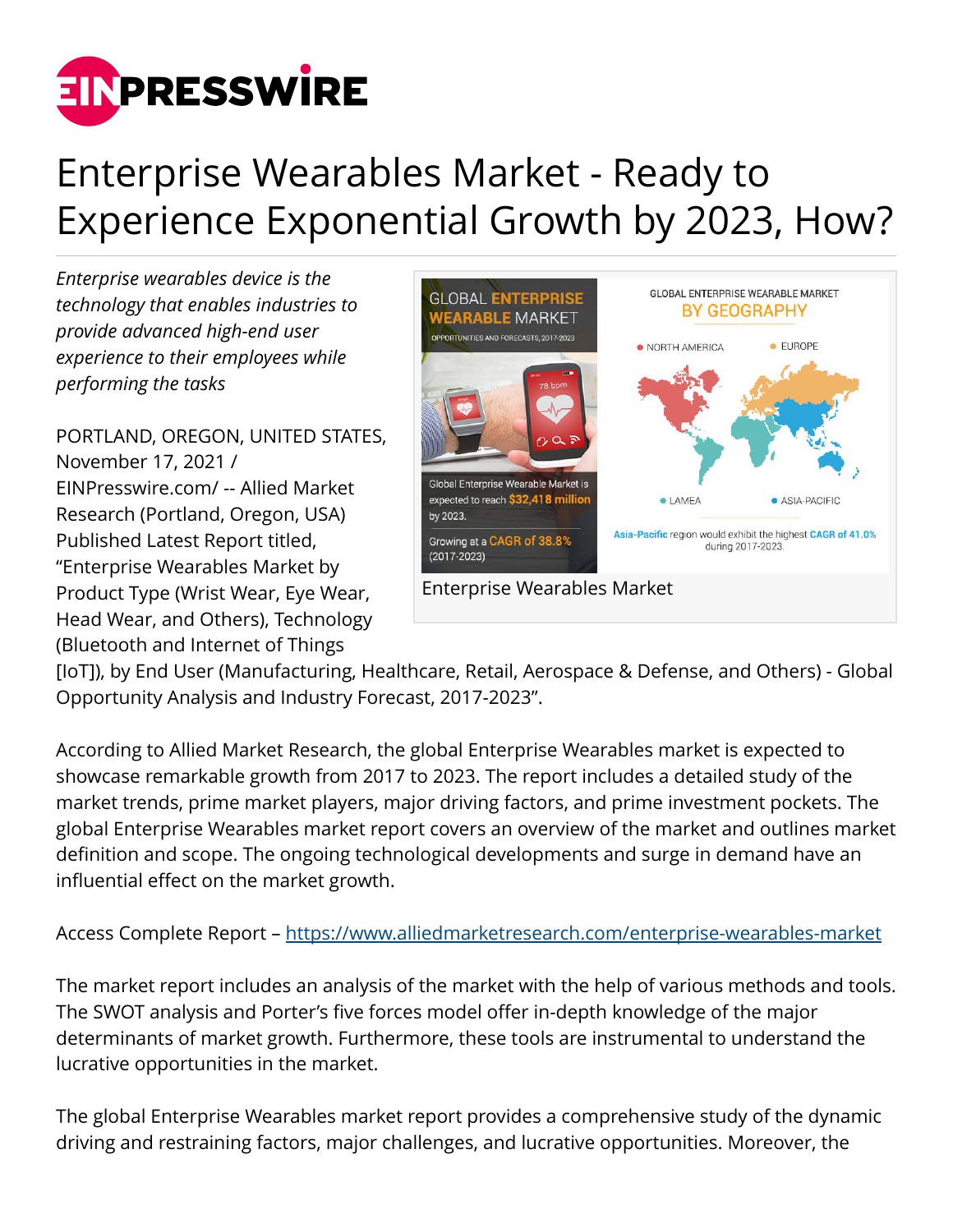study covers a SWOT analysis that aids in recognizing the restraining and driving factors in the market. Furthermore, the report outlines market segmentation and growth analysis of the top 10 market players that are currently active in the industry. The report includes a detailed study of the impact of the COVID-19 outbreak on the global Enterprise Wearables market.

The Enterprise Wearables market report provides an in-depth analysis of the market on the basis of various parameters such as sales analysis, sales, major driving factors, and market size. Moreover, the study provides Porter's five forces model, along with portfolio and financial analysis and business overview of services and products. These statistical tools offer vital information about lucrative opportunities in the industry and help market players and new business entrants to formulate lucrative business strategies and take advantage of the opportunities in the market.

We Have Recent Updates of This Report, Get Your Free Sample Copy – Download Now @ <https://www.alliedmarketresearch.com/request-sample/4518>

The study offers an analysis of the major market trends and driving factors that impact the growth of the Enterprise Wearables market. The drivers and opportunities help in grasping the dynamic market trends and how market players can leverage such trends. The analysis of challenges and restraints included in the study helps to make market investments. Furthermore, the report provides a quantitative and qualitative analysis of the market, outlines the pain point analysis, value chain analysis, and key regulations.

The report covers brief analysis of the impact of the COVID-19 outbreak on the market. The prolonged lockdown and disrupted supply chain across coupled with strict restrictions on international trade have a severe impact on the growth of the global Enterprise Wearables market. The COVID-19 pandemic increased the prices of raw materials and changed customer preferences.

The report offers an in-depth analysis of top investment pockets, market trends, and major market players that aid in formulating sound business strategies and making informed decisions. The report highlights an analysis of the major impacting factors and prime investment pockets that drive the market growth and define new opportunities in the future.

The global Enterprise Wearables market offers thorough segmentation on the basis of product, technology, end user, and geography. The Enterprise Wearables market is segmented on the basis of geography. The regions analyzed in the report are North America (United States, Canada, and Mexico), Europe (Germany, France, UK, Russia, and Italy), Asia-Pacific (China, Japan, Korea, India, and Southeast Asia), South America (Brazil, Argentina, Colombia), Middle East and Africa (Saudi Arabia, UAE, Egypt, Nigeria, and South Africa). This regional analysis aids to formulate business strategies that target specific regions to leverage lucrative opportunities.

A thorough analysis of every segment helps to make strategic decisions and make profitable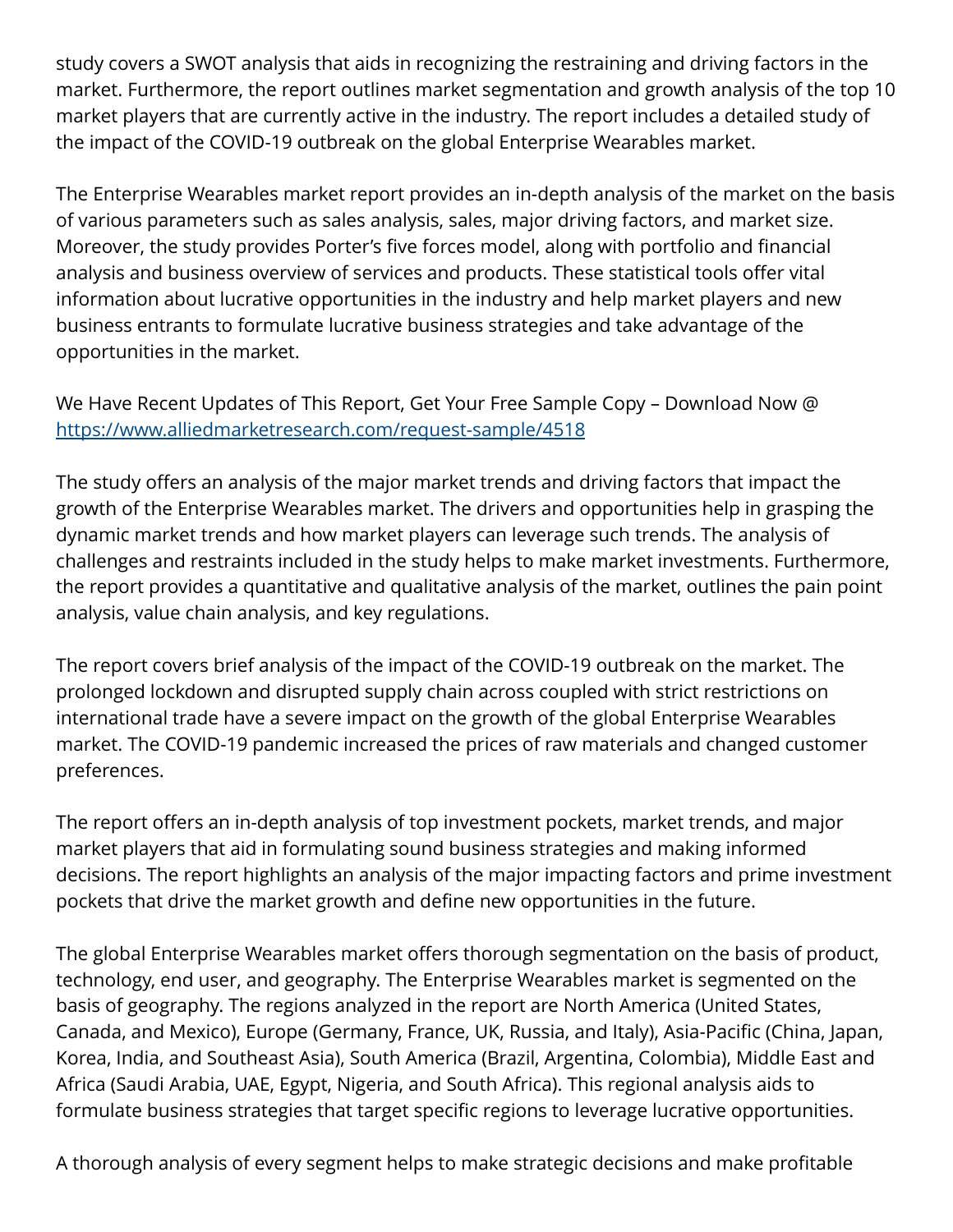investments in the future. Furthermore, it helps market players to gain a competitive edge. The analysis of segment and sub-segment is offered in graphical and tabular formats. This study is vital to understanding the highest revenue-generating and fasting-growing segments of the market.

Buy Now, Getting Exclusive Discount and Free Consultation @ <https://www.alliedmarketresearch.com/purchase-enquiry/4518>

The global Enterprise Wearables market report offers a thorough study of the major market players that are currently dominating the industry. The report includes the production, sales, and revenue analysis of these companies. The major market players that are studied in the report are Apple Inc., Alphabet Inc., Adidas AG, Eurotech S.p.A, Fitbit Inc., Samsung Electronics Co. Ltd, Sony Corporation, Seiko Epson Corporation, Misfit Inc. and Xiaomi Inc.. These companies have adopted various business strategies such as new product launches, mergers & acquisitions, partnerships, and collaborations to maintain market position.

Related Research Report:

- 1) [Wireless Security Cameras Systems Market](https://www.alliedmarketresearch.com/wireless-security-cameras-systems-market-A14252)
- 2) [Wearable Computing Market](https://www.alliedmarketresearch.com/wearable-computing-market-A13693)
- 3) [Wireless Display Market](https://www.alliedmarketresearch.com/wireless-display-market-A14245)

## About Us:

Allied Market Research (AMR) is a full-service market research and business-consulting wing of Allied Analytics LLP based in Portland, Oregon. Allied Market Research provides global enterprises as well as medium and small businesses with unmatched quality of ""Market Research Reports"" and ""Business Intelligence Solutions."" AMR has a targeted view to provide business insights and consulting to assist its clients to make strategic business decisions and achieve sustainable growth in their respective market domain.

We are in professional corporate relations with various companies and this helps us in digging out market data that helps us generate accurate research data tables and confirms utmost accuracy in our market forecasting. Each and every data presented in the reports published by us is extracted through primary interviews with top officials from leading companies of domain concerned. Our secondary data procurement methodology includes deep online and offline research and discussion with knowledgeable professionals and analysts in the industry.

David Correa Allied Analytics LLP +1 800-792-5285